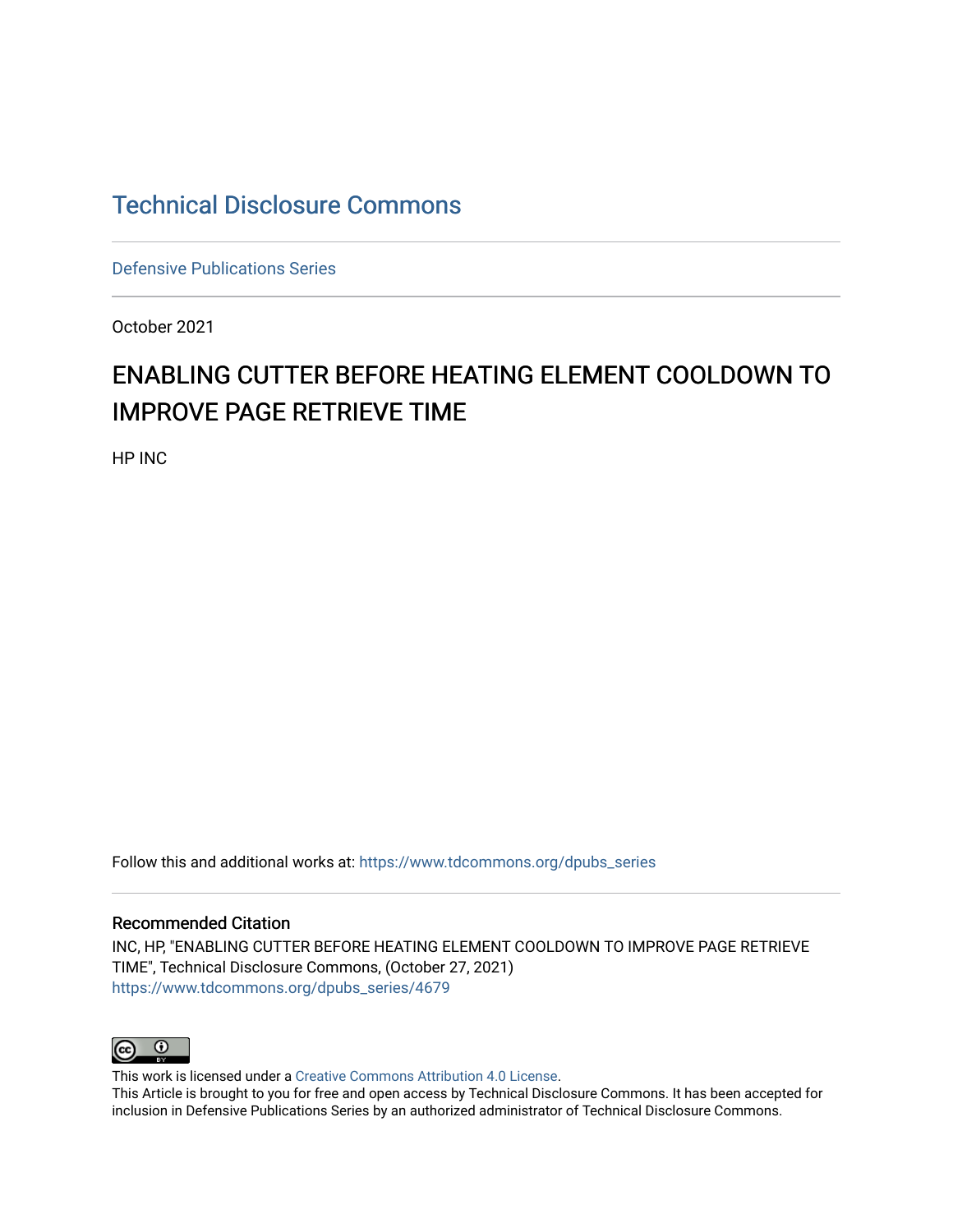## *Enabling cutter before heating element cooldown to improve page retrieve time*

#### **Abstract**

The following document describes a novel invention that reduces the page retrieve time by enabling the cut of the material before the heater cooldown.

#### **Problem Solved**

In Latex ink printers, heating sources are needed to dry and fix the ink into the media. They usually consist of a heating element that needs to be warmed up before each job and cooled down after the printing process, leading to higher preparation time over its main competitors (Solvent and UV printers). Consequently, latex technology is usually perceived as non-productive technology for short runs.

Contrary to solve this issue, as the portfolio evolves, there has been a focus in improving the print velocity (throughout) instead of the end‐to‐end productivity.

The time from the job submit until the user can have the print in his hand considers a lot of stages. In this invention we focus to the page retrieve; the time after the job is printed until we can get it from the printer. The present invention enables the cut of the job before the cooling down of the printer avoiding the user to wait until the printer is again in ready mode and has finished all the stages.

#### **Prior Solutions**

Prior solution consists of enabling the cut of the job after all the stages of the printing process forcing the user to wait until the printer is in ready state. Even if the printing process is intended to be composed of different copies that are cut one after the other, the current workflow enables the cut always after the cooldown of the heating element. This forces the user to wait until the cooldown ends to get the first copy and repeat a Warmup process in between all the copies. As commented before productivity is optimized to print 1 long job instead of multiple short runs.

#### **Description**

In the *sketch1* we can see all the typical steps we can see in a traditional workflow of the page retrieve time of a latex printer:



*Sketch1: traditional workflow of a latex page retrieve*

*Cure end page:* Time where the last printed part of the job passes through the heating element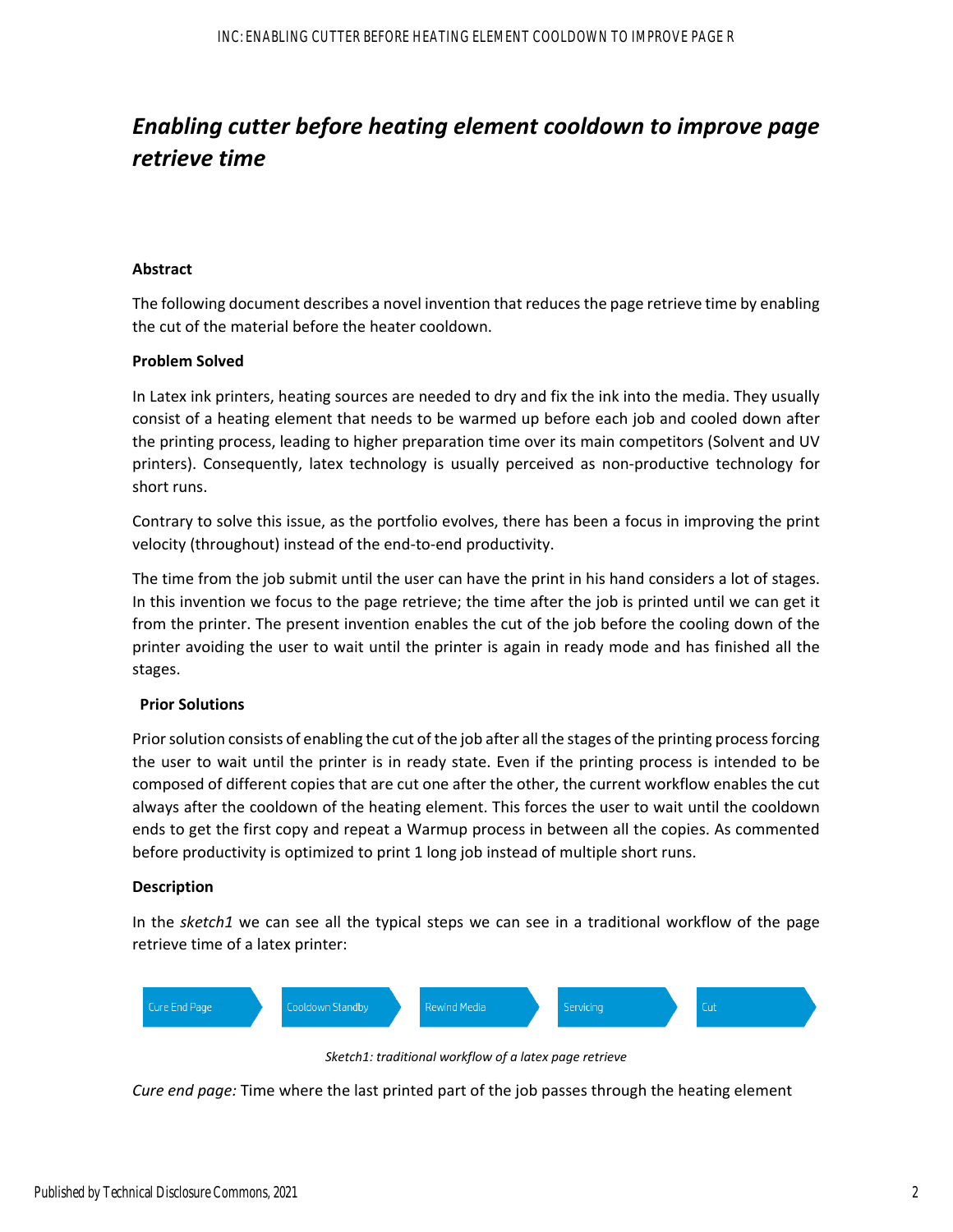*CoolDown Standby:* Cooldown of the media, usually with some media movements to avoid the material deformation. Time is up to 100s

*Rewind Media:* Backward movement of the media until it is placed to the cutting position. Time is up to 30s

*Servicing:* Routine of printhead spitting and cleaning after the job. Time is up to 10s

*Cut:* Moment where the carriage gets the cutting blade and cuts the material.

The total time of the CoolDownStandby + Rewind Media + Servicing is about 140s

Our proposal is to allow two different moments for the cut of the job; after the cure‐end‐page process (moment where we have all the job finished) or once the printer is fully in ready mode. This two moments are shown in the *sketch2*.



The implementation for this workflow is:

- 1) Cut Pos 1 can be automatically set up in the Rip so the cut of the element automatically happens after each job or between copies. No warmup process is needed if a subsequent job is waiting in the printing list adding an additional time saving of up to 160s
- 2) Cut Pos 1 can be automatically set un in the Rip so a group of plots are cut after they're finished to be printed.
- 3) Cut Pos 1 can be manually set up during the printing processso the printer will automatically cut the job after it is finished
- 4) Cut Pos 1 can be edited directly in the job queue of the printer in case it is wanted a different setting from what has been specified in the rip.

#### **Advantages**

This invention has the following advantages:

- Reduce Page Retrieve time up to 140 seconds because of the enabling the cut before the cooldown.
- Reduce the overall end to end productivity of multiple "short runs jobs" because there won't be a cooldown and a warmup in between the jobs. Page retrieve between copies can be shortened up to 300 seconds.
- Reduce of end-to-end power consumption when printing multiple "short runs" as we don't cool down and heat up the heating element every time in between the jobs.